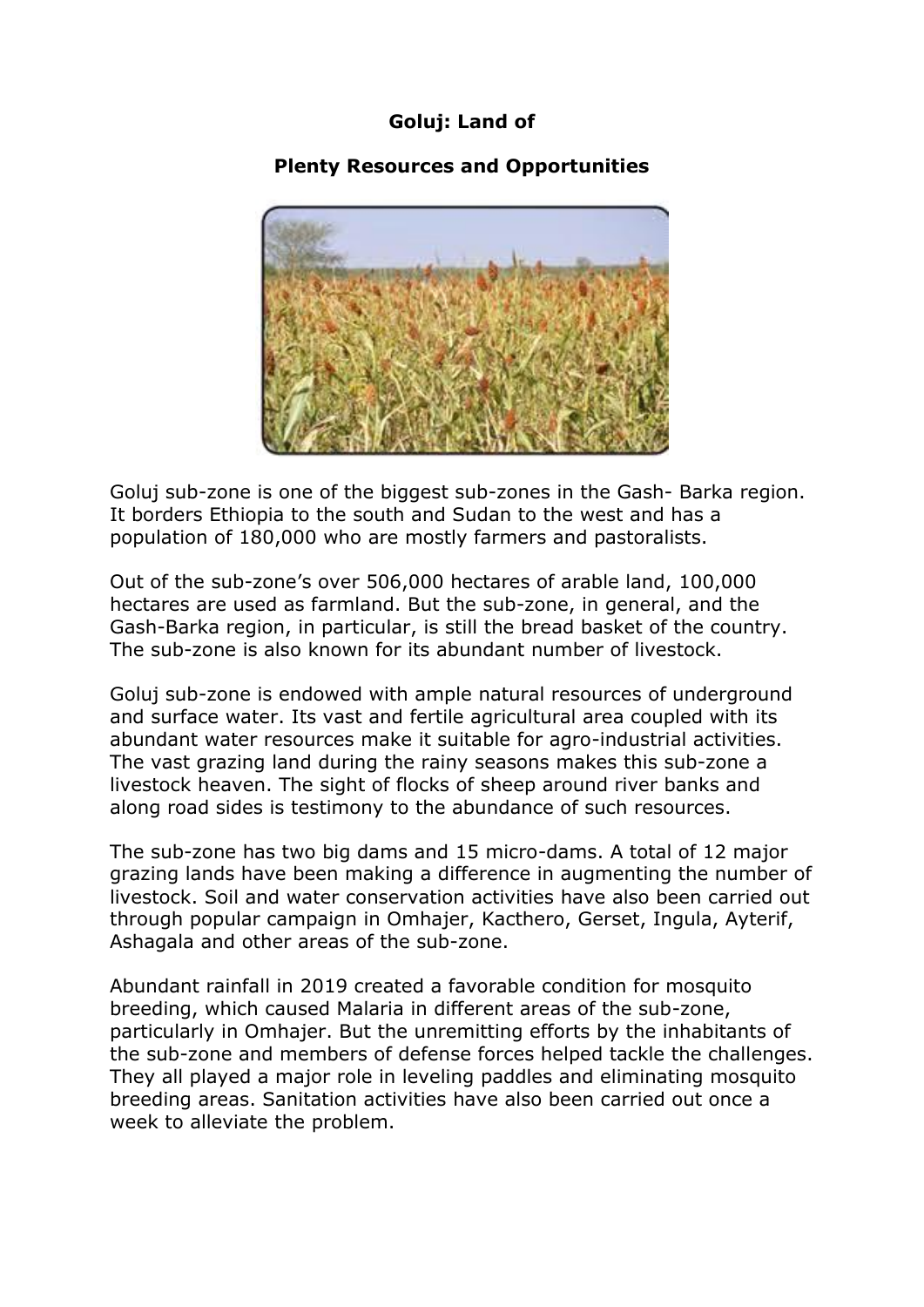Healthcare facilities in Goluj, Omhajer, Gergef, Mongula, Ashagala and Gerset are rendering commendable service to the residents of the areas. Mobile healthcare services have also been given to people in remote areas. In his regard, the Ministry of Health (MoH) has been playing significant role in providing efficient services to the remote areas of the sub-zone.

Maternity service has been remarkably improved in the sub-zone. A maternity waiting center has been built through a popular campaign. This center will be soon inaugurated to offer service.

According to Mr. Desie Zeremichael, Administrator of Golug sub-zone, the active engagement of MoH has been instrumental in bringing timely solutions in addressing healthcare related challenges at a community level.



Villages and semi-urban centers in the sub-zone have been constructing toilets in line with the efforts being made to improve environmental protection activities. This task will continue in an enhanced manner in 2020 and 2021, Mr. Desie elaborated.

As regards transportation service, Mr. Desie said a regular service has been offered in the main Tesenai-Omhajer route. But other areas of the sub-zone in the suburbs have not yet become beneficiaries of such services. Bdho Construction Company has been providing efficient service in the renovation and expansion of roads linking Tesenai and Omajer.

Goluj sub-zone has plenty of underground water. Samunaite in particular is known for such a resource. Once viable infrastructure is provided, the sub-zone will not have any deficit of water. Mr. Desie added that lack of